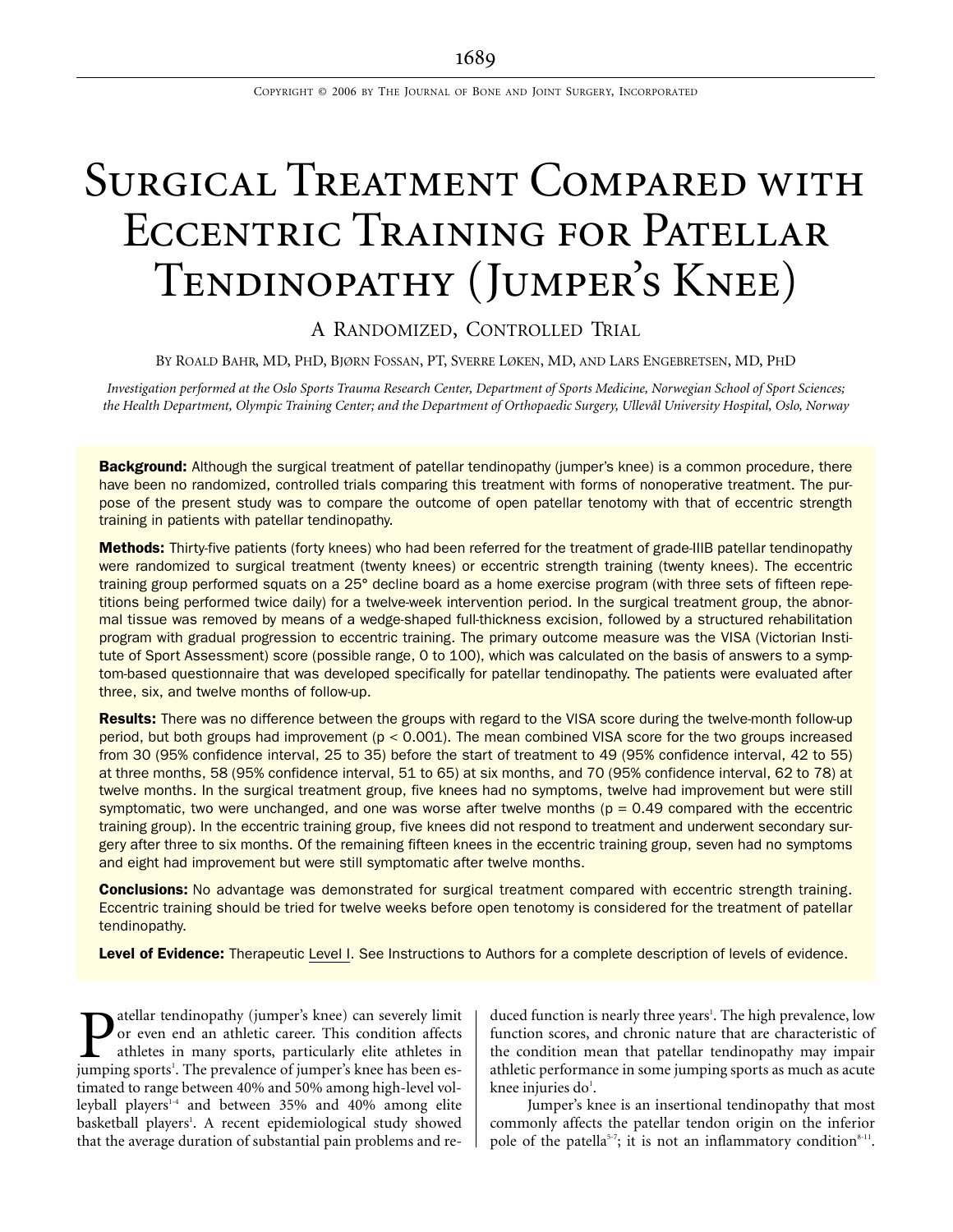## 1690

 THE JOURNAL OF BONE & JOINT SURGERY · JBJS.ORG VOLUME 88-A · NUMBER 8 · AUGUST 2006 SURGICAL TREATMENT COMPARED WITH ECCENTRIC TRAINING FOR PATELLAR TENDINOPATHY (JUMPER'S KNEE)

The initial treatment of jumper's knee typically includes rest, ice, electrotherapy, massage, taping, anti-inflammatory medication, or corticosteroid injections. However, these treatment regimes have not been demonstrated to be effective, and thus they have no evidence-based support $7,12$ .

Surgery has been recommended if nonoperative treatment fails. Open patellar tenotomy has been the most widely described procedure and remains the technique against which others are compared<sup>13</sup>. In 2000, Coleman et al. reviewed twenty-five surgical outcome studies and assessed their quality with use of a newly developed methodology score<sup>5</sup>. They found that the quality of studies was generally low: only two prospective studies, both of which were nonrandomized, had been performed at that time<sup>14,15</sup>. Interestingly, they also found that the reported success rate was inversely related to the methodological quality of the studies (that is, low-quality studies demonstrated high success rates, and vice versa).

We are not aware of any randomized clinical trials on the surgical treatment of patellar tendinopathy. One reason may be a lack of alternative nonsurgical treatment options to which patients can be randomized. However, eccentric training was suggested as a treatment modality for jumper's knee as early as 1984 by Curwin and Stanish<sup>16</sup>. Recently, eccentric training has been found to be effective in pilot studies of patients with patellar tendinopathy<sup>17-19</sup> as well as in larger randomized studies of patients with Achilles tendinopathy<sup>20-23</sup>.

Therefore, we undertook a randomized trial to compare the outcome of open patellar tenotomy with that of eccentric strength training in a group of patients with patellar tendinopathy.

## Materials and Methods

#### *Design*

his randomized clinical study involved the use of a two-This randomized clinical study involved the use of a two-<br>done. To be included in the study, the patient had to have a group repeated-measures design in which patients were<br>clinical diagnosis of jumper's knee as well as gr

followed for twelve months (Fig. 1). From March 2001 to September 2004, patients with patellar tendinopathy who had volunteered for the study were randomly allocated to a surgical treatment group or an eccentric training group. In addition, patients who reported that eccentric training had had no effect were offered surgical treatment and were also followed for twelve months after surgery; these patients constituted the secondary surgical treatment group. The study was approved by the Regional Committee for Medical Research Ethics, Helse Øst.

#### *Patient Recruitment*

Physicians and physical therapists in the Oslo region were informed of the purposes and procedures of the study by mail and were asked to refer patients who fulfilled the inclusion criteria to the Health Department at the Olympic Training Center. The center normally only serves athletes on the national team level, but a broader range of patients was accepted for the present study. After receiving information about the study, patients were invited to take part in a clinical screening examination, which included a full knee examination and an evaluation with use of a questionnaire detailing age, height, weight, gender, history of knee pain, treatment received, sporting profile, and activity level. All patients were screened by the same physician (R.B.).

## *Inclusion Criteria*

The diagnostic criteria that were used to identify jumper's knee included a history of exercise-related pain in the proximal part of the patellar tendon or the patellar insertion and tenderness to palpation corresponding to the painful area<sup>4</sup>. In addition, a magnetic resonance imaging investigation was



#### Fig. 1

Flowchart depicting the patient randomization procedure, treatment groups, and follow-up.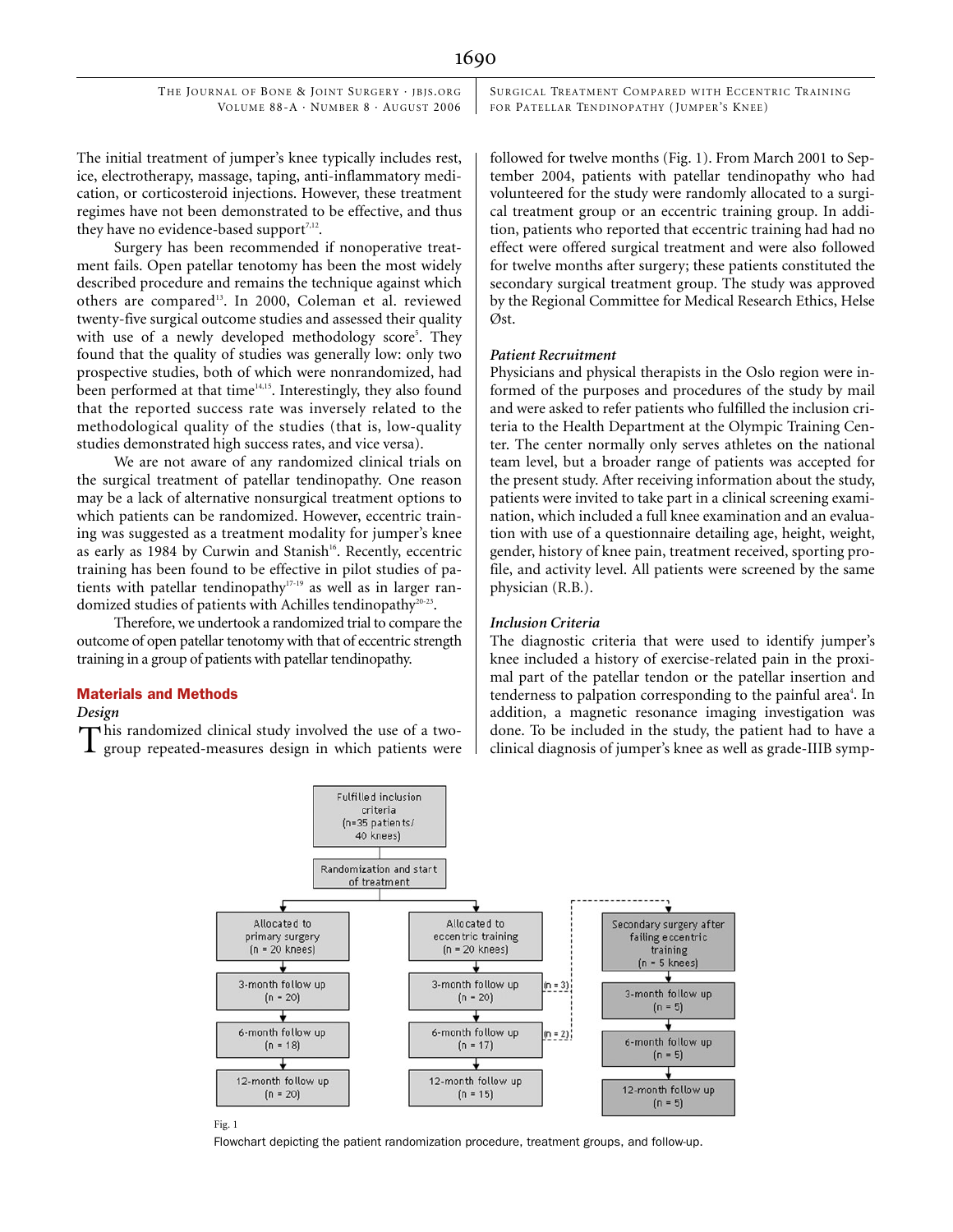SURGICAL TREATMENT COMPARED WITH ECCENTRIC TRAINING FOR PATELLAR TENDINOPATHY (JUMPER'S KNEE)

toms on the scale originally described by Blazina et al.<sup>24</sup> and later modified by Lian et al.<sup>4</sup> (that is, the patient had to have pain during and after activity and had to be unable to participate in sports at the same level as before the onset of pain). In addition, the patient had to have thickening and increased signal intensity changes corresponding to the painful area as seen on the magnetic resonance imaging scan, had to have had symptoms for a minimum of three months, and had to be willing to undergo surgery. The subject was excluded if he or she had a history of knee or patellar tendon surgery or had an inflammatory or degenerative joint condition. Both knees were included if the patient had bilateral involvement. The subject had to be at least eighteen years old and had to be able to understand oral and written Norwegian. Patients who fulfilled the selection criteria were asked to sign a written consent form. During the recruitment period, all but five eligible patients were included. The main reason for noninclusion was an unwillingness to undergo surgery.

#### *Randomization and Blinding*

A randomization sequence to surgical treatment or eccentric training (in blocks of four) was created by our statistician prior to the start of the study. Numbered, sealed envelopes were used to reveal the group allocation to the investigator and the patient after inclusion in the study. Patients with bilateral involvement were allocated to have one knee in each group; in these cases, the envelope was used to allocate the treatment for the right knee. Patients in both groups were allowed to take pain medication freely, including nonsteroidal antiinflammation medication. Neither the patients nor the investigators were blinded with regard to the group allocation.

## *Eccentric Training Protocol*

The patients in the eccentric training group were followed weekly for twelve weeks by a physical therapist (B.F. or one of two other individuals who were not authors of the study) from the Olympic Training Center to ensure proper execution of the program and exercises. The patients were asked to perform the eccentric training program on a 25° decline board at home. Each training session was to be completed twice daily, with three sets of fifteen repetitions being performed at each session. The exercises were done without warming up. The downward (eccentric) component was performed with the affected leg, and the upward (concentric) component was performed with the asymptomatic leg. If both knees were affected, the patient was instructed to use the arms to assist during the concentric phase. The patient was instructed to take two seconds for each eccentric component of each exercise. The squat was performed with the back in a vertical position and with the knee flexed to 90°; this ensured that the knee was flexed beyond 60°, which is the joint angle that is thought to place maximal load on the patellar tendon $18$ . This protocol adapts Alfredson's Achilles tendon exercise program<sup>20</sup> to the patellar tendon.

The patient was instructed to exercise despite pain dur-

ing exercise and to stop only if the pain became disabling. The training group was recommended to have a pain value of 4 or 5 on a visual analog scale (with 0 representing no pain and 10 representing the worst pain possible) during the eccentric training sessions. When pain decreased to  $\leq$ 3, the participant added load in a backpack in 5-kg increments. If pain increased to >5, the participant was instructed to perform the exercise with less weight.

The patients in the eccentric training group were asked to train for a minimum of twelve weeks and were encouraged to continue the eccentric training twice weekly thereafter. During the first eight weeks of treatment, the patients were not allowed to take part in sports-specific training. After four weeks, they were allowed to cycle, to jog on a flat surface, or to exercise in water if these activities could be done without pain. After eight weeks, the patients were allowed to gradually return to their sport if there was no or minimal pain.

#### *Surgical Treatment*

Under sterile conditions, 25 mL of local anesthetic (Xylocaine [lidocaine; 10 mg/mL] with adrenaline) was infiltrated subcutaneously anterior to the patellar tendon. Surgery was performed by two experienced orthopaedic surgeons (L.E. and S.L.). A 5-cm longitudinal midline incision was made from the inferior patellar pole distally. A tourniquet was not used. Bleeding vessels were electrocauterized. The paratenon was split longitudinally, any pathologic paratenon tissue was removed, and the tendon was fully exposed. The tendon was split longitudinally in the midline to expose the deeper layers. Tendon tissue was excised with use of a full-thickness wedgeshaped incision, which was widest at the patellar pole and narrowed distally. All abnormal-appearing tissue was removed. If clearly abnormal tissue was not seen macroscopically, the excision was based on the magnetic resonance imaging signal changes. Typically, the wedge had a proximal base that was 1 cm wide and extended to an apex located 2 to 3 cm distal to the patellar pole. No osseous procedures were performed. No sutures were placed in the tendon, but the subcuticular tissue was closed with resorbable sutures and the skin was closed with cutaneous sutures. The cutaneous sutures were removed after two weeks.

Postoperatively, the patients were provided with crutches and were referred to the same physical therapists as those in the eccentric training group, who followed the patients on a weekly basis for at least twelve weeks. During the first six weeks, the patients participated in a rehabilitation program that involved a gradual increase in the number of training sessions and repetitions. In Week 1, the patient performed isometric quadriceps exercises focusing on the vastus medialis obliquus, non-weight-bearing pain-free range-of-motion exercises, and weight transfer while standing. In Week 2, the patient added walking, with gradual reduction of the use of crutches. In Week 3, the patient added cycle ergometry with light loads and gradually increasing duration as well as high squats with arm support. In Week 4, the patient added stepups to a low (5 to 6-cm) step. In Week 5, the patient added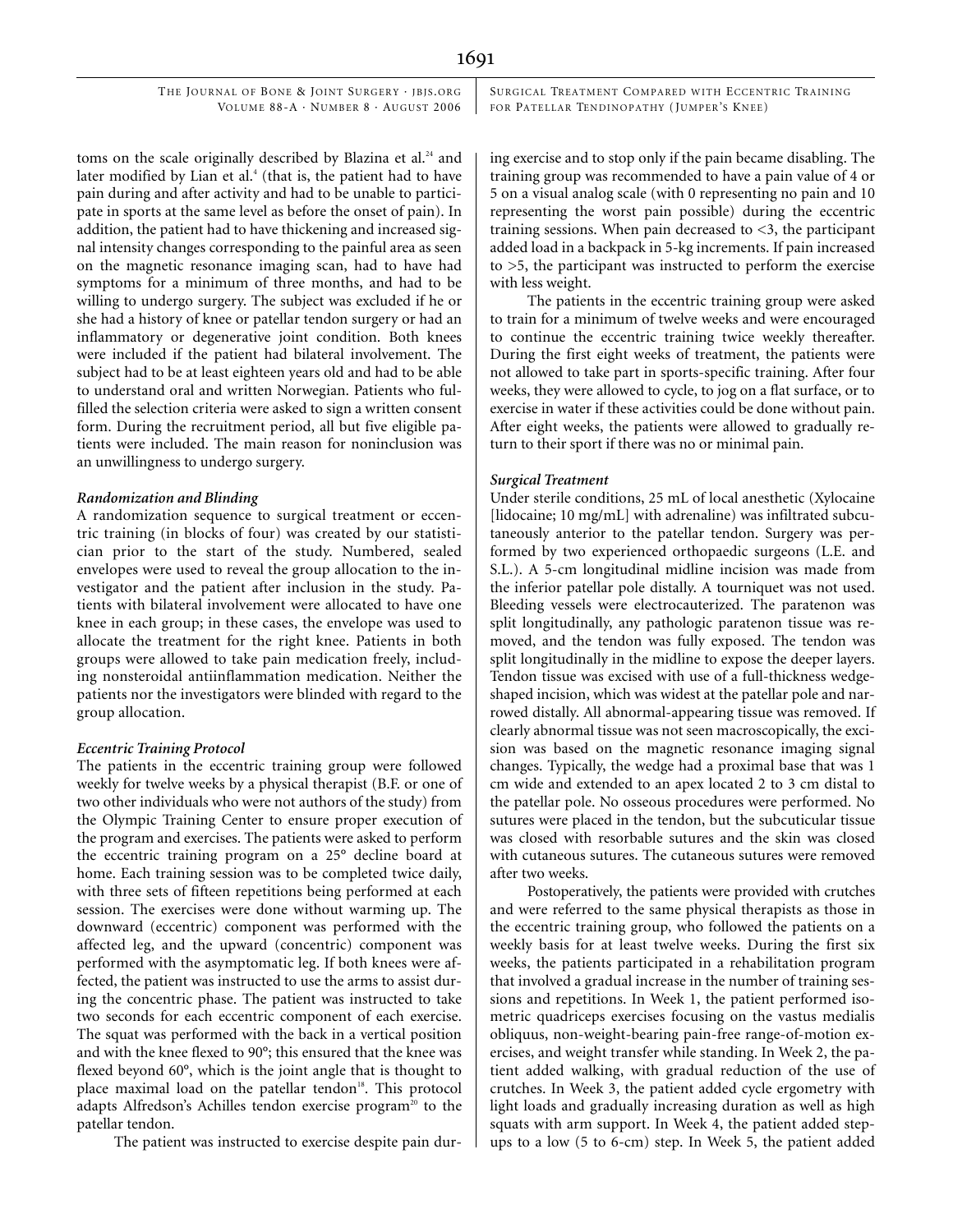SURGICAL TREATMENT COMPARED WITH ECCENTRIC TRAINING FOR PATELLAR TENDINOPATHY (JUMPER'S KNEE)

step-downs from a low (5 to 6-cm) step. In Week 6, the patient added eccentric squat training with use of the same program as that used for the eccentric training group, starting without load. However, in contrast to the eccentric training group, no or minimal pain was tolerated during the eccentric training for the surgically treated group. Other training was permitted according to the same guidelines as were used for the eccentric training group.

#### *Secondary Surgical Treatment Group*

Patients in the eccentric training group who reported no improvement after a minimum of twelve weeks of training were offered secondary surgical treatment. The surgical procedure and rehabilitation program for this group were the same as those for the primary surgical treatment group. The patients in the secondary surgical treatment group were followed for an additional twelve months after surgery.

#### *Treatment Evaluation*

Weekly training logs were kept by both groups for the first twelve weeks of rehabilitation. The patients were scheduled for follow-up visits in the clinic after three, six, and twelve months. At each evaluation, the patients underwent functional testing and completed a VISA (Victorian Institute of Sport Assessment) form and a form assessing their global satisfaction with treatment. The forms were completed by the patients themselves with minimal assistance from the investigators. The primary outcome that was measured over the study period was knee function according to the self-reported VISA score. The VISA score<sup>25</sup> is calculated on the basis of the answers to eight questions assessing symptoms, simple tests of function, and the ability to play sports. The VISA score can range from 0 to 100, with the maximum score of 100 representing full, pain-free function. Competing athletes with patellar tendinopathy commonly have a score in the 50 to 80 point range. The VISA score was designed specifically to quantify knee function in subjects with patellar tendinopathy and has been shown to be a reliable and valid measure<sup>25,26</sup>. Secondary outcomes were a global evaluation score, treatment satisfaction, and functional tests of strength and jumping performance. Both groups evaluated the intervention by answering the question "How is your knee now as compared with before treatment?" by marking an 11-point visual numerical scale, with +5 representing maximum improvement (no symptoms), 0 representing no change, and –5 representing maximum worsening (severe symptoms). Overall treatment satisfaction was rated with use of a 4-grade scale as "no symptoms," "improved, but still symptomatic," "no change," or "worse."

## *Functional Tests*

Jumping performance and strength were tested before the start of treatment and again after six and twelve months by a tester who was unaware of the purpose of the study. The order of the tests was always the same: standing jumps were tested first, counter-movement jumps were tested next, and

leg extension strength was tested last. After each effort, the patient rated the pain by marking an 11-point visual numerical scale, with 0 representing no pain and 10 representing maximum pain. The jump tests were performed on a force platform (Model LG6-4-2000; AMTI, Watertown, Massachusetts), and jump height (in centimeters) was calculated on the basis of the force-time curve (net impulse). Two types of jumps were tested: a standing jump and a counter-movement jump. Each jump was done nine times, first on both legs and then on each leg (on both sides, whether affected by patellar tendinopathy or not). Standing jumps were performed with the subject starting from a stationary semisquatting position with 90° of knee flexion and with both hands kept fixed on the hips. No counter-movement was allowed with any body segment. Counter-movement jumps were done with the subject starting the movement from a stationary erect position with the knees fully extended. The subject was then allowed to bend down to approximately 90° of knee flexion before starting the upward motion of the jump. Both hands were kept fixed on the hips. The patient was not vocally encouraged during the jumps, and the tester watched carefully to ensure that the proper technique was used. The best of three technically correct jumps on the affected leg or legs was used for the final calculations. Strength was recorded as the onerepetition maximum load (in kilograms) that the patient could lift in a closed-chain exercise with use of a leg-press machine (C-line B14 Angled Leg Press; David Fitness and Medical, Vantaa, Finland).

#### *Statistical Methods*

To test the principal null hypothesis that there was no difference between the groups with regard to VISA scores, the groups were compared with use of analysis of variance for repeated measures, with treatment group (surgery or eccentric training) as the between-subjects factor and time (baseline, three, six, or twelve months) as the within-subjects factor. An intention-totreat analysis was used, which means that for patients in the eccentric training group who opted for secondary surgery, the final score before surgery was carried forward to the twelvemonth follow-up. Within-group comparisons were performed with use of the paired t test, and between-group comparisons were performed with use of the unpaired t test. The level of significance was set at 5%, and the results are presented as the mean and the 95% confidence interval unless otherwise stated.

The sample size was calculated on the basis of the primary outcome measure, the VISA score, with use of a significance level of 5% and a test power of 90%. A mean baseline score (and standard deviation) of  $55 \pm 12$  points in symptomatic athletes and of  $95 \pm 8$  points in athletes without patellar tendinopathy was expected<sup>25,26</sup>. The difference between symptomatic and nonsymptomatic athletes (40 points) was assumed to represent the maximum potential treatment benefit. To detect a group difference of thirteen points (equivalent to 33% of the maximal potential effect), it was determined that we would need to include fifteen patients in each group. The calculations also assumed a standard deviation for the change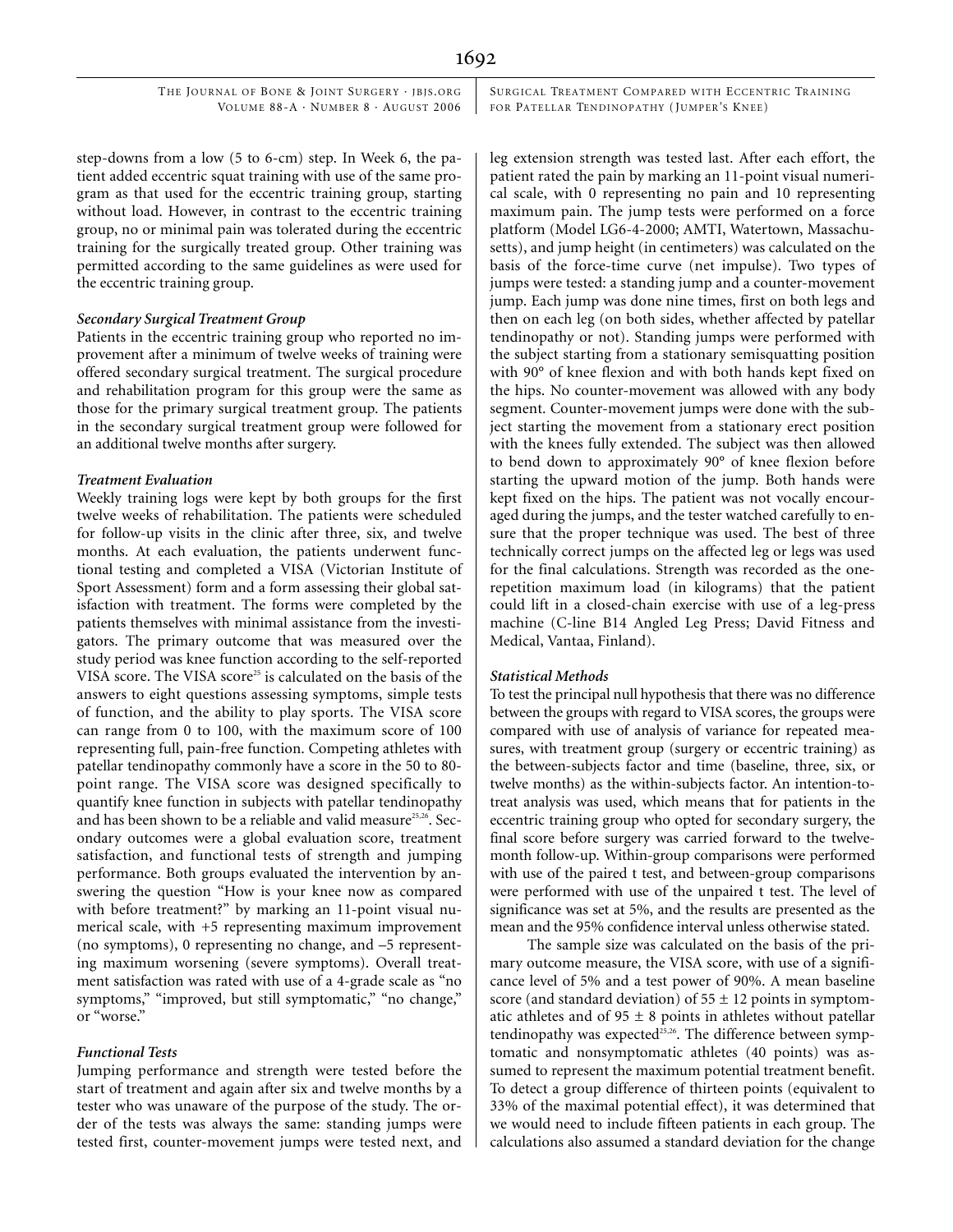SURGICAL TREATMENT COMPARED WITH ECCENTRIC TRAINING FOR PATELLAR TENDINOPATHY (JUMPER'S KNEE)

|                                                  | <b>Eccentric Training Group</b> | Primary Surgery Group |
|--------------------------------------------------|---------------------------------|-----------------------|
| Age $*(yr)$                                      | $31 \pm 8 (19-45)$              | $30 \pm 8$ (19-49)    |
| Height* (cm)                                     | $180 \pm 9$ (161-196)           | $178 \pm 8$ (161-191) |
| Weight $*(kg)$                                   | $81 \pm 12$ (57-100)            | $76 \pm 10 (57-95)$   |
| No. of female patients                           | 2                               | 3                     |
| VISA score* (points)                             | $29 \pm 16 (9.57)$              | $31 \pm 15 (4-54)$    |
| Participation in organized sports training* (yr) | $16 \pm 7(6-28)$                | $17 \pm 8 (5-37)$     |
| Duration of symptoms* (mo)                       | $33 \pm 28 (6-100)$             | $35 \pm 30 (6-120)$   |
| Specific sport activity training* (hr/wk)        | $7.6 \pm 6.4$ (0-30)            | $6.5 \pm 3.9$ (0-14)  |
| Weight training* (hr/wk)                         | $2.0 \pm 2.0$ (0-6)             | $2.9 \pm 2.9$ (0-10)  |
| Jump training* (hr/wk)                           | $0.2 \pm 0.6$ (0-2)             | $0.4 \pm 0.7$ (0-2)   |
| Other training* $(hr/wk)$                        | $1.4 \pm 2.4$ (0-10)            | $2.5 \pm 3.9$ (0-15)  |
| Total training volume* (hr/wk)                   | $11.2 \pm 7.2$ (3-30)           | $12.2 \pm 7.3$ (0-30) |

of 11 based on a correlation between the baseline and final VISA scores of 0.5.

#### Results

### *Patient Characteristics*

The study group included thirty-five patients (four women

The study group included thirty-five patients (four women  $\vert$  the two groups are shown in Table I. There were no differences and thirty-one men) with forty tendons with patellar tendi- $\vert$  in baseline characteristics bet nopathy; five patients had bilateral symptoms. The results of randomization and follow-up are illustrated in Figure 1. The patients had participated mainly in running/fitness training (thirteen patients), soccer (seven), team handball (six), and martial arts (four). The baseline characteristics and training history of



Fig. 2

Illustration showing the mean VISA scores (with 95% confidence intervals) for the primary surgical treatment group (open circles) and the eccentric training group (closed circles) after three, six, and twelve months of follow-up. In addition, the results are shown after secondary surgery for the subgroup in which eccentric training failed (closed triangles, dashed line).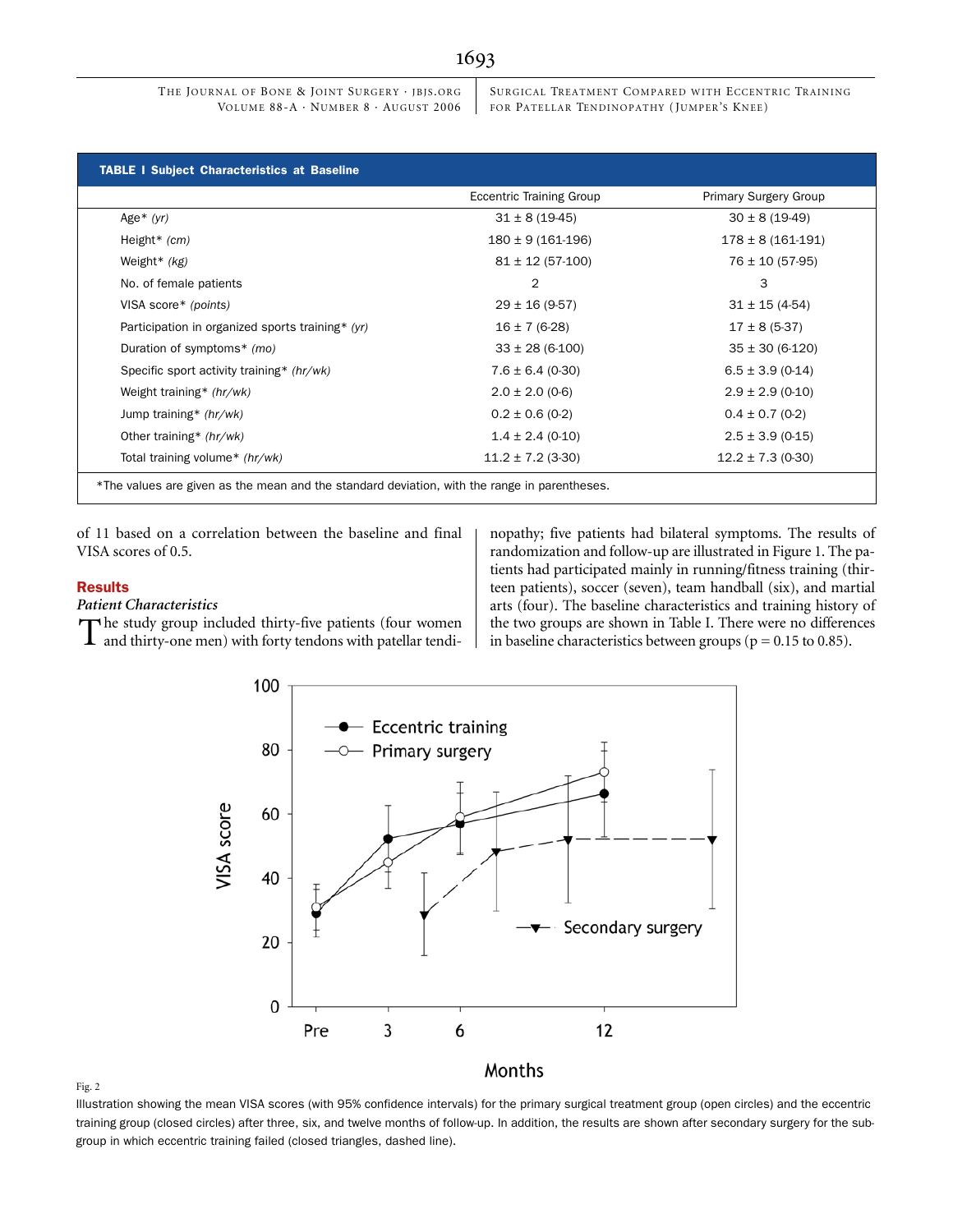SURGICAL TREATMENT COMPARED WITH ECCENTRIC TRAINING FOR PATELLAR TENDINOPATHY (JUMPER'S KNEE)

|                       | <b>Primary Surgery Group</b> |                             | <b>Eccentric Training Group</b> |                             |
|-----------------------|------------------------------|-----------------------------|---------------------------------|-----------------------------|
|                       | <b>Baseline</b>              | After 12 Months             | <b>Baseline</b>                 | After 12 Months             |
| Standing jump         | $(3.3 \text{ to } 5.3)$      | $1.3(1.0 \text{ to } 1.7)$  | $3.9(2.7 \text{ to } 5.1)$      | 1.7 $(0.9 \text{ to } 2.5)$ |
| Counter-movement jump | $4.8$ (3.8 to 5.8)           | $1.7(0.7)$ to $2.7)$        | $3.9(2.7 \text{ to } 5.1)$      | $1.8(1.0 \text{ to } 2.6)$  |
| Leg press             | $4.1(2.9 \text{ to } 6.2)$   | 1.2 $(0.4 \text{ to } 2.0)$ | 4.0 $(2.6 \text{ to } 5.4)$     | $1.3(0.5 \text{ to } 2.1)$  |

The patients in the eccentric training group completed an average of  $9.3 \pm 4.1$  training sessions per week (66% of the prescribed dose) during the initial twelve-week follow-up period, whereas the patients in the primary surgery group completed  $10.1 \pm 4.3$  weekly training sessions (72% of the prescribed dose) during the twelve-week postoperative rehabilitation period.

### *VISA Score*

When the two main treatment groups were compared, there was no difference between the groups with regard to the VISA scores during the twelve-month follow-up period  $(F = 0.26; p = 0.87,$  analysis of variance) but there was a strong time effect (F = 55.9;  $p < 0.001$ ). Thus, there was no difference between the groups in terms of the VISA scores at three months  $(-7; 95\%$  confidence interval,  $-20$  to 6), six months (2; 95% confidence interval, –12 to 16), or twelve months (7; 95% confidence interval, –9 to 22) (Fig. 2). However, the mean combined VISA score for the two groups increased from 30 (95% confidence interval, 25 to 35) before the start of treatment to 49 (95% confidence interval, 42 to 55) at three months, 58 (95% confidence interval, 51 to 65) at six months, and 70 (95% confidence interval, 62 to 78) at twelve months (Fig. 2). Five patients in the eccentric training group experienced no improvement after at least twelve weeks of training and underwent surgery after the three or six-month follow-up (Fig. 1). In this subgroup, with the numbers available, we did not detect any significant improvement in the VISA score during the twelve-month period (Fig. 2).

#### *Global Evaluation Score*

When the two main treatment groups were compared, there was a significant difference between the groups with regard



Fig. 3

Illustration showing the mean global evaluation scores (with 95% confidence intervals) for the primary surgical treatment group (open circles) and the eccentric training group (closed circles) after three, six, and twelve months of follow-up.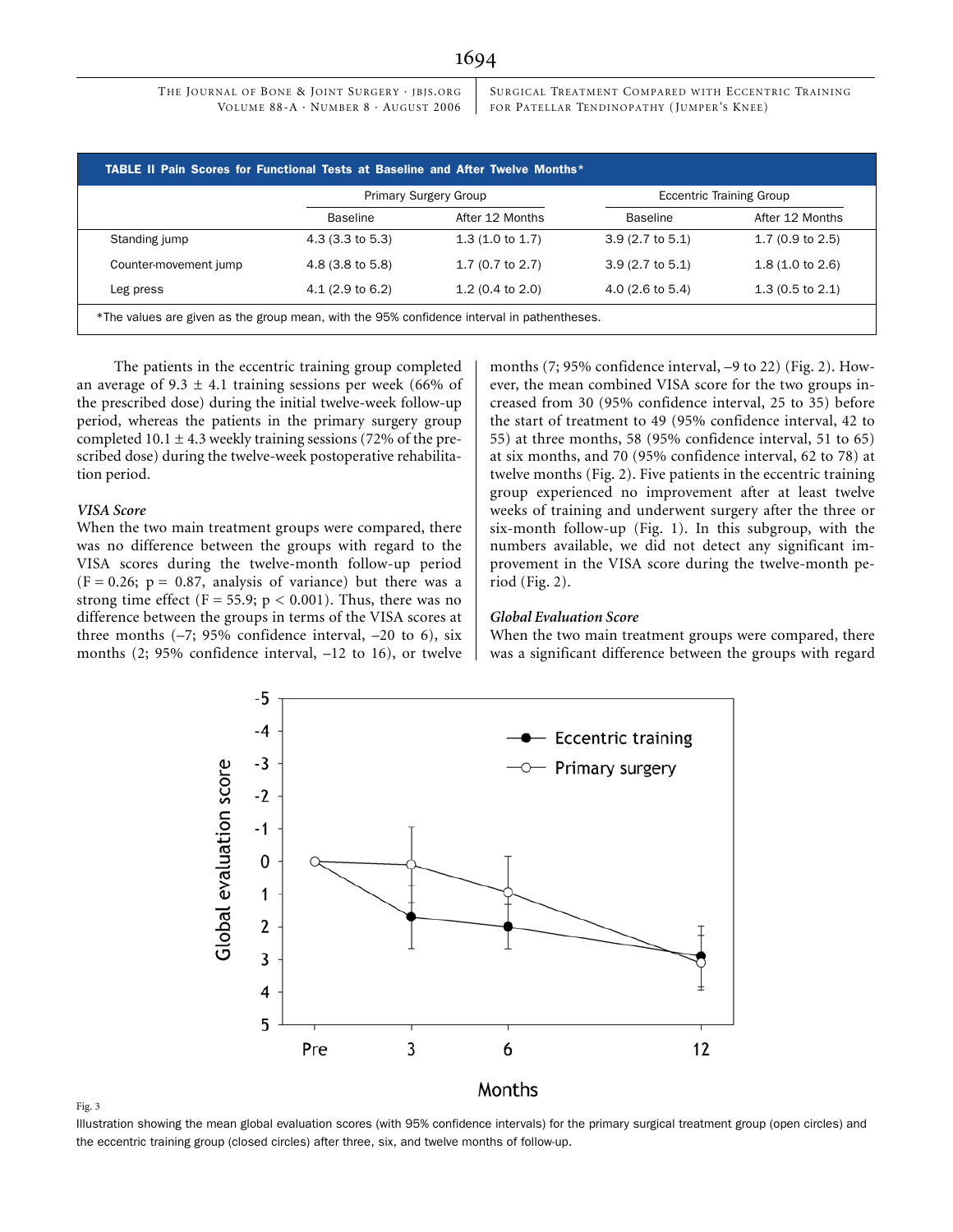SURGICAL TREATMENT COMPARED WITH ECCENTRIC TRAINING FOR PATELLAR TENDINOPATHY (JUMPER'S KNEE)

to the global evaluation scores during the twelve-month follow-up period ( $F = 5.65$ ;  $p = 0.007$ , analysis of variance). Furthermore, a strong time effect was seen (F = 13.8; p < 0.001) (Fig. 3). Post hoc tests revealed that the global evaluation score had improved more in the eccentric training group than in the primary surgery group after three months (1.6; 0.1 to 3.0), while there was no group difference after six months  $(1.1; -0.2$  to  $2.3)$  or twelve months  $(-0.2; 95\% \text{ confi-}$ dence interval, –1.4 to 1.0). The mean combined score at the twelve-month follow-up was 3.0 (95% confidence interval, 2.4 to 3.6).

#### *Functional Tests*

There was no difference between or within the groups with regard to jump height on either the standing jump test or the counter-movement jump test (Fig. 4). On the leg-press strength test, there was significant improvement when the baseline values were compared with the six and twelve-month values in both groups, although no differences in strength were noted between the groups with the numbers studied (Fig. 4). There was no change in either group with respect to pain scores when the baseline values were compared with the six-month values for any test (standing jump,  $p = 0.23$  for both groups combined; counter-movement jump,  $p = 0.092$ ; leg-press strength test,  $p = 0.057$ , but there was significant improvement in both groups when the baseline values were compared with the twelve-month values for all three tests (standing jump,  $p = 0.002$ ; counter-movement jump, 0.001; leg-press strength test,  $p = 0.019$  (Table II).

#### *Overall Treatment Satisfaction and Complications*

After twelve months, there was no difference in overall treatment satisfaction between the surgical treatment group and the eccentric training group ( $p = 0.49$ ). Five knees in the surgical treatment group had no symptoms, twelve had improvement but were still symptomatic, two were unchanged, and one was worse. The latter knee had development of a chronic pain condition in the quadriceps (primarily the vastus medialis obliquus) of unknown origin postoperatively. As mentioned previously, five knees in the eccentric training group did not respond to treatment and underwent secondary surgery. In this subgroup, three knees had improvement but were still symptomatic and two were unchanged at twelve months after surgery. Of the remaining fifteen knees in the eccentric training group, seven had no symptoms and eight had improvement but were still symptomatic after twelve months.

#### *Return to Sports*

After twelve months, five patients in the surgical treatment group were training fully and had no symptoms, four were training fully but had mild or moderate symptoms, eight were training at a reduced level, and three could not train at all because of the knee problem. Of the fifteen patients in the eccentric training group who did not undergo secondary surgery, six were training fully and had no symptoms, five were train-



Illustration showing the rise of the center of gravity (in centimeters) for the standing jump test *(A)* and the counter-movement jump test *(B)* on the affected leg as well as the one-repetition maximum (in kilograms) for the leg-press test with both legs *(C)* in the primary surgical treatment group (white columns) and the eccentric training group (hatched columns) at baseline and after six and twelve months of follow-up. \*p < 0.05 as compared with the baseline value. All values are shown as the mean and the 95% confidence interval.

ing fully but had mild or moderate symptoms, two were training at a reduced level, and two could not train at all after twelve months. Of the five patients in the secondary surgery group, one was training fully but had mild or moderate symptoms, three were training at a reduced level, and one could not train because of the knee problem.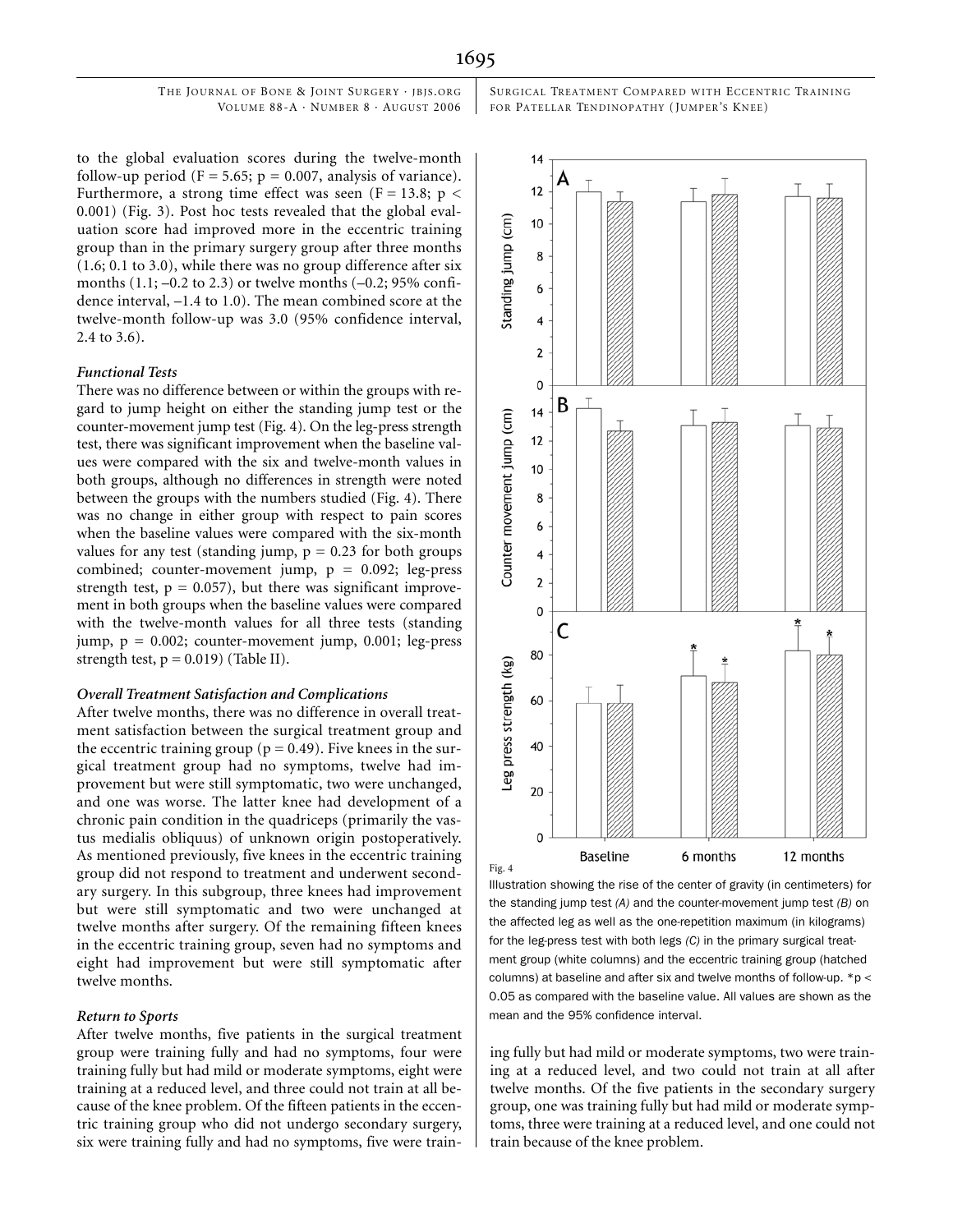SURGICAL TREATMENT COMPARED WITH ECCENTRIC TRAINING FOR PATELLAR TENDINOPATHY (JUMPER'S KNEE)

#### **Discussion**

 $\mathbf{\Gamma}$  he main finding of the present study was that although The main finding of the present study was that although both treatment options (open tenotomy and eccentric strength training) resulted in a definite improvement in knee function in patients with long-standing and severe symptoms of patellar tendinopathy, there was no measurable difference between the groups. If anything, there was a trend favoring the eccentric training group after three months. An early delay in recovery may be expected after any surgical procedure, but the results of the present study also clearly indicate that surgery for patellar tendinopathy cannot be considered to be a "quick fix." It also should be noted that since the surgically treated group followed the same eccentric training program as the training group did, albeit with a slower progression, it is not possible to ascribe the improvement in the surgical group to surgery alone. It could just as well have been that the postsurgical rehabilitation protocol, which eventually included the same eccentric program as that followed by the other group, was responsible for the observed effects.

In fact, the results of treatment were not overly impressive in either group. In the eccentric training group, fifteen of twenty knees had improvement, but only seven of these knees were free of symptoms after one year. In the surgical treatment group, seventeen of twenty knees had improvement but only five of these knees became symptom-free. If applying the success criteria described by Coleman et al.<sup>5</sup>, with the success rate being defined as the percentage of patients with excellent results ("return to preinjury activity level without pain") or good results ("return to preinjury activity level with mild or moderate pain"), our results correspond to a success rate of 55% in the eccentric training group and of 45% in the surgical treatment group.

In their 2000 review of twenty-five surgical outcome studies, Coleman et al.<sup>5</sup> reported success rates ranging from 54% to 100% after open patellar tenotomy, with an "overall" success rate of 83%. However, they also found that study quality was generally low; the reviewed studies were mainly retrospective case series with a mean overall methodology score of as low as 37 (range, 15 to 66) of a maximum of 100 points. They reported major concerns with all aspects of the research methodology, including design, subject selection, and outcome measures. Moreover, the success rate was inversely related to the methodological quality of the studies.

Therefore, the present study was planned on the basis of the guidelines developed by Coleman et al.<sup>5</sup> for future studies of patellar tendon surgery. According to their criteria, we estimate that the Coleman Methodology Score for the present study exceeds 90 points. The study was performed as a prospective trial with use of predefined patient selection criteria, standardized protocols for surgery and rehabilitation, and a sensitive and reliable outcome measure that was completed by the patients themselves with minimal investigator assistance. The assignment of patients to treatment groups was randomized with use of concealed lists, and the groups were similar at the start of the trial. Every attempt was made to treat the two patient groups equally apart from the treatment allocation, and all patients were analyzed in the groups to which they had been assigned (that is, we followed an intention-to-treat procedure). On the basis of the results, it appears that, when examined with use of a rigorous study protocol, the success rate of surgery for patellar tendinopathy is considerably lower than the rates reported by most previous research groups<sup>5</sup>.

Nevertheless, there are some factors that need to be addressed when interpreting the results of the current study. First, the majority of patients were recreational or subelite athletes. From a recent epidemiological study, we know that jumper's knee is a common condition at the elite level in jumping sports, such as basketball, volleyball, and soccer<sup>1</sup>. However, none of the patients in the present study were elite basketball, volleyball, or soccer players. The explanation may be that, in order to be included in the study, patients had to be unable to participate in sports and had to be willing to undergo surgery as a treatment option. This level of disability is also reflected by the mean baseline VISA score of 30, which was much lower than that reported for symptomatic athletes competing at the elite level (mean, 64 points)<sup>1</sup> or that for a group of active volleyball players who were enrolled in a study on the effect of eccentric training (mean, 63 points)<sup>27</sup>. In other words, the patients who were included in the present study represented a subgroup with severe and recalcitrant symptoms, and we do not know whether the results would be different for individuals with less severe symptoms.

Second, open tenotomy was chosen as the surgical method because this is the technique that has been favored in most studies. However, other techniques also have been described in the literature, either alone or in combination with open tenotomy. These include curettage of the patella at the tendon-bone junction<sup>28,29</sup>, drilling of the inferior patellar pole30,31, ultrasound-guided percutaneous longitudinal tenotomy<sup>15</sup>, and arthroscopic patellar tenotomy<sup>5,32</sup>. To our knowledge, the outcomes associated with these techniques have not been examined with use of adequate methodology in prospective trials.

Finally, we were not able to blind the patients to the treatment group to which they had been assigned. Blinding is only possible if sham surgery is included, and perhaps not even then. However, every effort was made to keep the information that was given to the subjects neutral. The forms that were used to collect outcomes data were completed by the patients themselves with minimal investigator assistance, and the functional testing was done by a tester who was unaware of the purpose of the study. We therefore have no reason to believe that the reporting of outcomes was biased.

In recent years, eccentric exercises have been validated as an appropriate treatment program for patients with Achilles tendinopathy<sup>20-23,33</sup>. Alfredson et al.<sup>20</sup> reported a substantial reduction in pain and improved strength in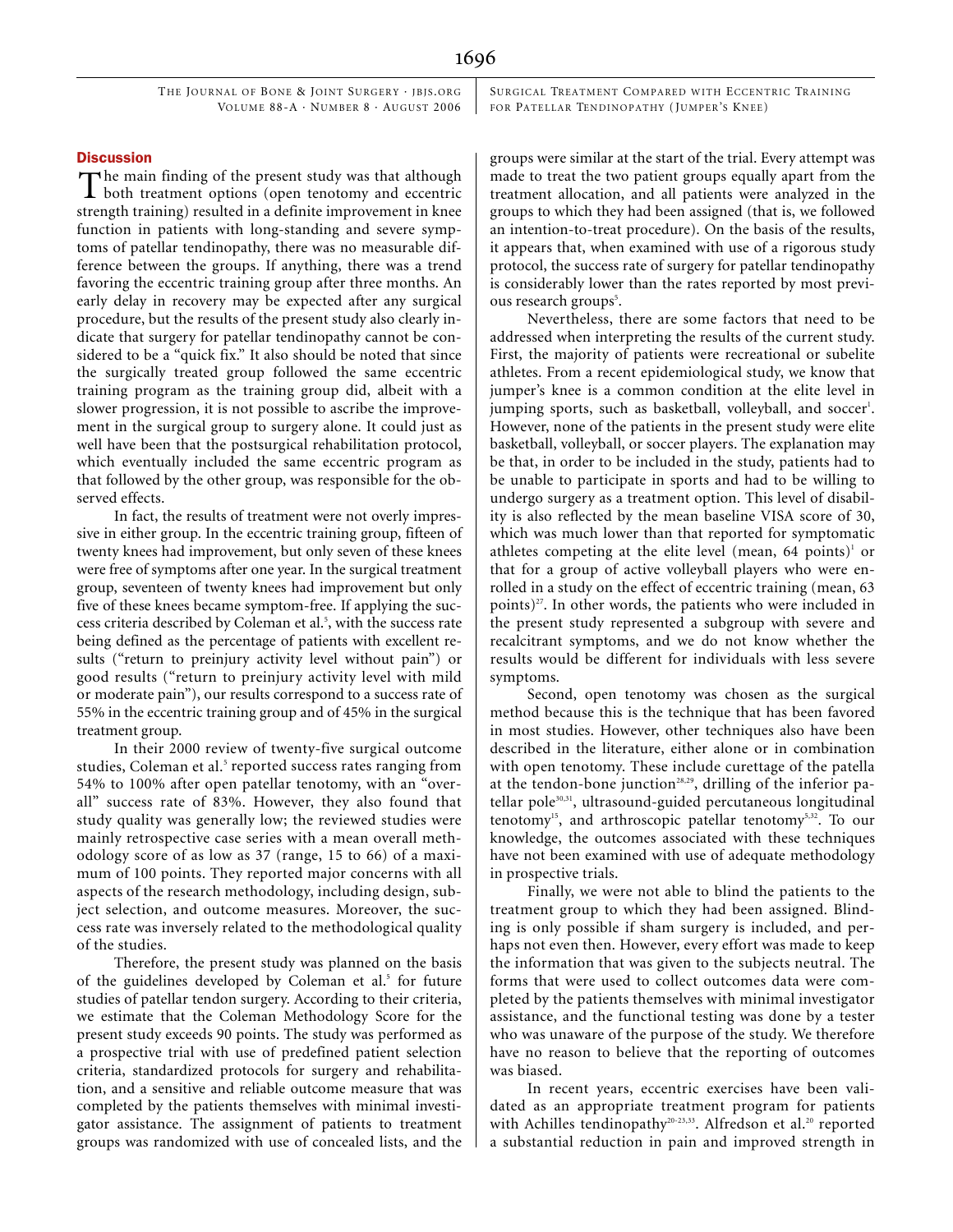SURGICAL TREATMENT COMPARED WITH ECCENTRIC TRAINING FOR PATELLAR TENDINOPATHY (JUMPER'S KNEE)

patients with Achilles tendinopathy who participated in an exercise program involving slow, painful eccentric loading. All of those subjects returned to their previous level of athletic activity. However, less is known about the results of treatment of patellar tendinopathy with eccentric training<sup>19</sup>. Pilot studies have suggested that exercising with a decline board will increase the load on the extensor mechanism more than is the case with a traditional squat and may result in greater improvement in knee function<sup>18</sup>. A pilot study involving the use of a 25° decline board showed a decrease in pain after a treatment period of twelve weeks<sup>18</sup>. Another pilot study comparing decline board exercise with a traditional squat showed decreased pain and improved sporting function after twelve weeks in both groups, and this effect was maintained over a twelve-month period<sup>17</sup>. In contrast, a recent study of volleyball players who continued to train and compete as normal during the intervention period did not show any effect of a twelve-week eccentric training program<sup>27</sup>. However, the present study is the first study to examine the effect of an eccentric training program in a group of patients with severe symptoms of patellar tendinopathy.

In conclusion, although surgical treatment and eccentric strength training can produce significant improvement in terms of pain and function scores, it appears that only about half of all patients will be able to return to sport within one year after treatment with each option, and fewer still will have relief of all symptoms. In the absence of other validated treatment options, we believe that eccentric training, a low-risk and low-cost option, should be tried before surgery is considered.  $\blacksquare$ 

NOTE: The Oslo Sports Trauma Research Center has been established at the Norwegian School of Sport Sciences through generous grants from the Norwegian Eastern Health Corpo-<br>rate, the Royal Norwegian Ministry of Culture, the Norwegian Olympic Committee & Confeder-<br>ation of Sport, Norsk Tipping AS, and Pfi eccentric training program; and Klas Eliasson, PT, for excellent patient follow-up. They also<br>thank Ingar Holme, PhD, for conducting the randomization and for statistical advice; Thomas<br>Haugen for performing the jump tests for patient management; and Thomas Krog and Tone R. Øritsland, MSc, for their help with data management.

Roald Bahr, MD, PhD Sverre Løken, MD Lars Engebretsen, MD, PhD Oslo Sports Trauma Research Center, Department of Sports Medicine, Norwegian School of Sport Sciences, P.O. Box 4014 Ullevaal Stadion, 0806 Oslo, Norway. E-mail address for R. Bahr: roald.bahr@nih.no

Bjørn Fossan, PT

Health Department, Olympic Training Center, P.O. Box 4004 Ullevaal Station, 0806 Oslo, Norway

In support of their research for or preparation of this manuscript, one or more of the authors received grants or outside funding from Norwegian Eastern Health Corporate, Royal Norwegian Ministry of Culture, Norwegian Olympic Committee and Confederation of Sport, Norsk Tipping AS, and Pfizer AS. None of the authors received payments or other benefits or a commitment or agreement to provide such benefits from a commercial entity. No commercial entity paid or directed, or agreed to pay or direct, any benefits to any research fund, foundation, educational institution, or other charitable or nonprofit organization with which the authors are affiliated or associated.

doi:10.2106/JBJS.E.01181

#### References

1. Lian OB, Engebretsen L, Bahr R, Prevalence of jumper's knee among elite athletes from different sports: a cross-sectional study. Am J Sports Med. 2005; 33:561-7.

2. Ferretti A, Puddu G, Mariani PP, Neri M. Jumper's knee: an epidemiological study of volleyball players. Physician Sportsmed. 1984;12:97-103.

3. Ferretti A. Epidemiology of jumper's knee. Sports Med. 1986;3:289-95.

4. Lian O, Holen KJ, Engebretsen L, Bahr R. Relationship between symptoms of jumper's knee and the ultrasound characteristics of the patellar tendon among high level male volleyball players. Scand J Med Sci Sports. 1996;6: 291-6.

5. Coleman BD, Khan KM, Maffulli N, Cook JL, Wark JD. Studies of surgical outcome after patellar tendinopathy: clinical significance of methodological deficiencies and guidelines for future studies. Victorian Institute of Sport Tendon Study Group. Scand J Med Sci Sports. 2000;10:2-11.

6. Khan KM, Maffulli N, Coleman BD, Cook JL, Taunton JE. Patellar tendinopathy: some aspects of basic science and clinical management. Br J Sports Med. 1998;32:346-55.

7. Fredberg U, Bolvig L. Jumper's knee. Review of the literature. Scand J Med Sci Sports. 1999;9:66-73.

8. Alfredson H, Forsgren S, Thorsen K, Fahlstrom M, Johansson H, Lorentzon R. Glutamate NMDAR1 receptors localised to nerves in human Achilles tendons. Implications for treatment? Knee Surg Sports Traumatol Arthrosc. 2001;9: 123-6.

9. Alfredson H, Thorsen K, Lorentzon R. In situ microdialysis in tendon tissue: high levels of glutamate, but not prostaglandin E2 in chronic Achilles tendon pain. Knee Surg Sports Traumatol Arthrosc. 1999;7:378-81.

10. Khan KM, Cook JL, Kannus P, Maffulli N, Bonar SF. Time to abandon the "tendinitis" myth. BMJ. 2002;324:626-7.

11. Cook JL, Feller JA, Bonar SF, Khan KM. Abnormal tenocyte morphology is

more prevalent than collagen disruption in asymptomatic athletes' patellar tendons. J Orthop Res. 2004;22:334-8.

12. Peers KH, Lysens RJ. Patellar tendinopathy in athletes: current diagnostic and therapeutic recommendations. Sports Med. 2005;35:71-87.

13. Jozsa L, Kannus P. Human tendons: anatomy, physiology, and pathology. Champaign, IL: Human Kinetics; 1997.

14. Khan KM, Visentini PJ, Kiss ZS, Desmond PM, Coleman BD, Cook JL, Tress BM, Wark JD, Forster BB. Correlation of ultrasound and magnetic resonance imaging with clinical outcome after patellar tenotomy: prospective and retrospective studies. Victorian Institute of Sport Tendon Study Group. Clin J Sport Med. 1999;9:129-37.

15. Testa V, Capasso G, Maffulli N, Bifulco G. Ultrasound-guided percutaneous longitudinal tenotomy for the management of patellar tendinopathy. Med Sci Sports Exerc. 1999;31:1509-15.

16. Curwin S, Stanish WD. Tendinitis, its etiology and treatment. Lexington, MA: Collamore Press; 1984.

17. Young MA, Cook JL, Purdam CR, Kiss ZS, Alfredson H. Eccentric decline squat protocol offers superior results at 12 months compared with traditional eccentric protocol for patellar tendinopathy in volleyball players. Br J Sports Med. 2005;39:102-5. Erratum in: Br J Sports Med. 2005;39:246.

18. Purdam CR, Jonsson P, Alfredson H, Lorentzon R, Cook JL, Khan KM. A pilot study of the eccentric decline squat in the management of painful chronic patellar tendinopathy. Br J Sports Med. 2004;38:395-7.

19. Cannell LJ, Taunton JE, Clement DB, Smith C, Khan KM. A randomized clinical trial of the efficacy of drop squats or leg extension/leg curl exercises to treat clinically-diagnosed jumper's knee in athletes: pilot study. Br J Sports Med. 2001; 35:60-4.

20. Alfredson H, Pietila T, Jonsson P, Lorentzon R. Heavy-load eccentric calf muscle training for the treatment of chronic Achilles tendinosis. Am J Sports Med. 1998;26:360-6.